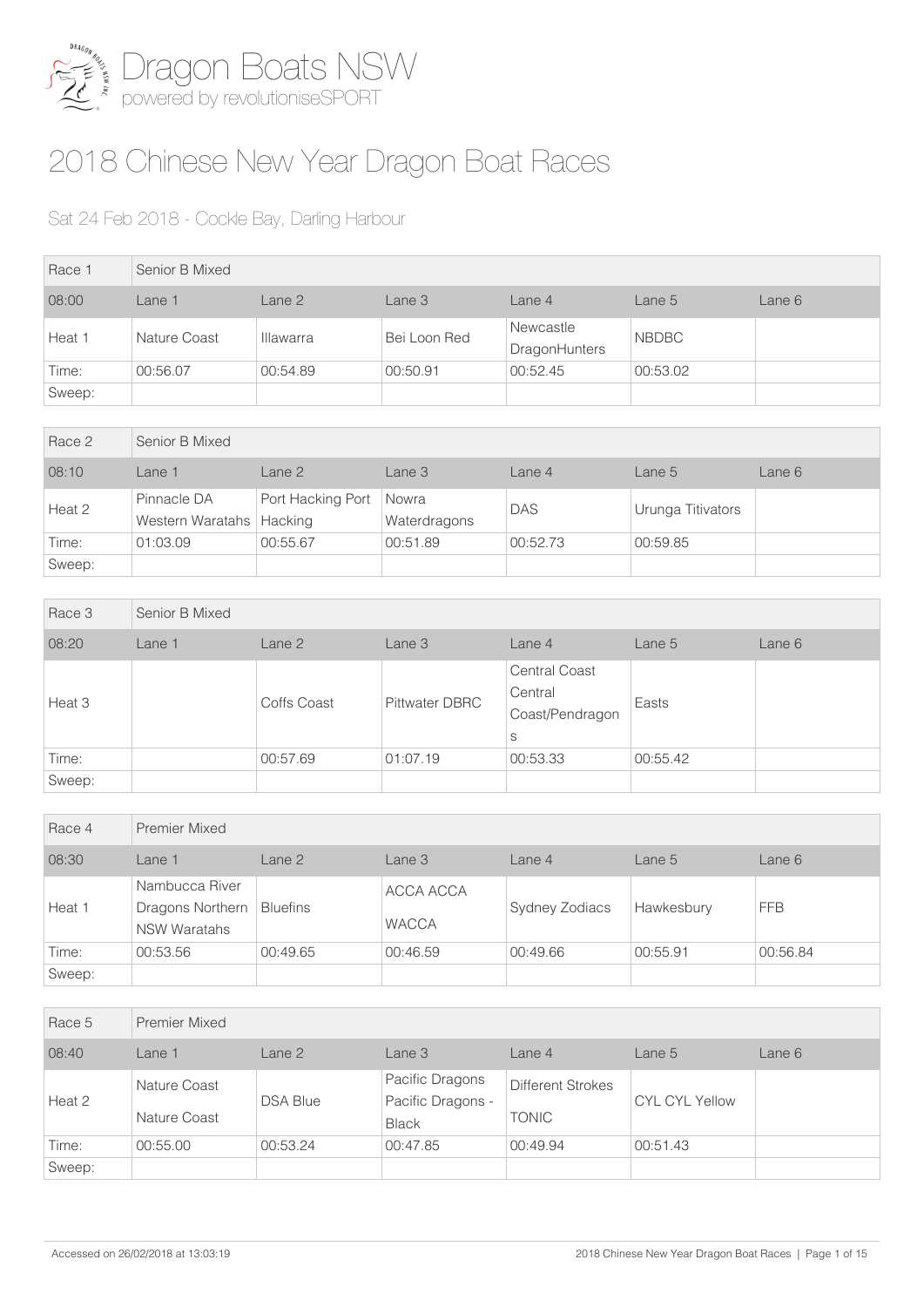| Race 6 | <b>Premier Mixed</b> |              |               |                |                           |        |
|--------|----------------------|--------------|---------------|----------------|---------------------------|--------|
| 08:50  | Lane 1               | Lane 2       | Lane 3        | Lane 4         | Lane 5                    | Lane 6 |
| Heat 3 | Sudu Dragons         | <b>NBDBC</b> | Sloths Splash | Sydney Tsunami | <b>BWB BWB</b><br>Dragons |        |
| Time:  | 00:55.39             | 00:51.04     | 00:48.05      | 00:50.08       | 00:54.97                  |        |
| Sweep: |                      |              |               |                |                           |        |

| Race 7 | <b>Premier Mixed</b>            |           |                                 |                                                |          |                           |
|--------|---------------------------------|-----------|---------------------------------|------------------------------------------------|----------|---------------------------|
| 09:00  | Lane <sub>1</sub>               | Lane 2    | Lane 3                          | Lane <sub>4</sub>                              | Lane $5$ | Lane 6                    |
| Heat 4 | Pinnacle DA<br>Western Waratahs | Deepwater | <b>Different Strokes</b><br>GIN | Pacific Dragons<br>Pacific Dragons -<br>Orange | Easts    | ACCA ACCA<br><b>JACCA</b> |
| Time:  | 01:01.99                        | 00:57.58  | 00:47.48                        | 00:49.50                                       | 00:55.48 | 00:52.14                  |
| Sweep: |                                 |           |                                 |                                                |          |                           |

| Race 8 | <b>Premier Mixed</b> |                                       |                      |                                 |                  |        |  |  |
|--------|----------------------|---------------------------------------|----------------------|---------------------------------|------------------|--------|--|--|
| 09:10  | Lane 1               | Lane 2                                | Lane 3               | Lane 4                          | Lane 5           | Lane 6 |  |  |
| Heat 5 | Pinnacle DA          | Sandy Point<br>Sandy Point<br>Dragons | <b>CYL CYL Black</b> | Naga Spirit Naga<br>Spirit Ruby | <b>Mavericks</b> |        |  |  |
| Time:  | 00:55.65             | 00:53.10                              | 00:48.58             | 00:50.60                        | 00:52.78         |        |  |  |
| Sweep: |                      |                                       |                      |                                 |                  |        |  |  |

| Race 9 | Premier Mixed     |                       |                           |             |                        |        |
|--------|-------------------|-----------------------|---------------------------|-------------|------------------------|--------|
| 09:20  | Lane 1            | Lane 2                | Lane 3                    | Lane 4      | Lane $5$               | Lane 6 |
| Heat 6 | <b>DSA Yellow</b> | <b>Marist Dragons</b> | ACCA ACCA<br><b>DACCA</b> | Sloths Dash | Colour City<br>Dragons |        |
| Time:  | 00:50.35          | 00:58.47              | 00:47.95                  | 00:52.41    | 00:56.75               |        |
| Sweep: |                   |                       |                           |             |                        |        |

| Race 10 | Junior Mixed          |                              |                |                                        |                                  |        |
|---------|-----------------------|------------------------------|----------------|----------------------------------------|----------------------------------|--------|
| 09:30   | Lane 1                | Lane 2                       | Lane 3         | Lane 4                                 | Lane 5                           | Lane 6 |
| Heat 1  | St Schols<br>Waratahs | Pinnacle DA<br>James Sheahan | Sydney Zodiacs | Sandy Point<br>Sandy<br>Point/Danebank | <b>DBNSW Canberra</b><br>Grammar |        |
| Time:   | 00:53.95              | 00:54.32                     | 00:53.47       | 00:54.98                               | 00:52.87                         |        |
| Sweep:  |                       |                              |                |                                        |                                  |        |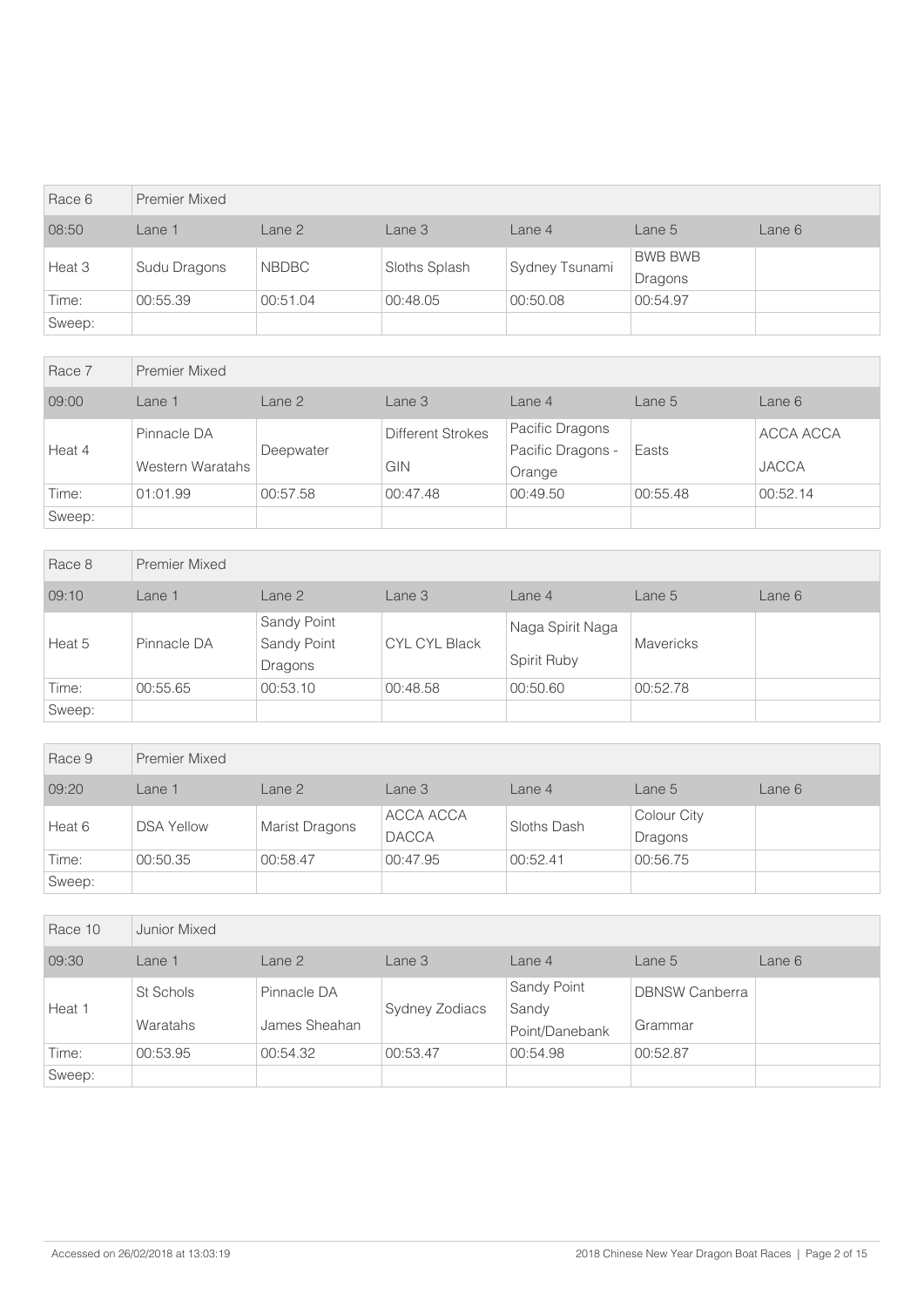| Race 11 | Senior A Mixed               |                   |                   |                   |             |                 |  |  |
|---------|------------------------------|-------------------|-------------------|-------------------|-------------|-----------------|--|--|
| 09:40   | Lane 1                       | Lane <sub>2</sub> | Lane 3            | Lane <sub>4</sub> | Lane 5      | Lane 6          |  |  |
| Heat 1  | Nature Coast<br>Nature Coast | Hawkesbury        | Different Strokes | Pendragons        | Coffs Coast | <b>Bluefins</b> |  |  |
| Time:   | 00:56.72                     | 00:55.39          | 00:49.57          | 00:51.82          | 00:58.07    | 00:52.79        |  |  |
| Sweep:  |                              |                   |                   |                   |             |                 |  |  |

| Race 12 | Senior A Mixed                  |              |            |                            |                        |                       |  |
|---------|---------------------------------|--------------|------------|----------------------------|------------------------|-----------------------|--|
| 09:50   | Lane 1                          | Lane 2       | Lane 3     | Lane 4                     | Lane 5                 | Lane 6                |  |
| Heat 2  | Pinnacle DA<br>Western Waratahs | Bei Loon Red | <b>DSA</b> | Newcastle<br>DragonHunters | Colour City<br>Dragons | Nowra<br>Waterdragons |  |
| Time:   | 01:03.96                        | 00:51.40     | 00:50.87   | 00:52.86                   | 00:55.63               | 00:54.56              |  |
| Sweep:  |                                 |              |            |                            |                        |                       |  |

| Race 13 | Senior A Mixed |           |                |                  |            |        |  |  |
|---------|----------------|-----------|----------------|------------------|------------|--------|--|--|
| 10:00   | Lane 1         | Lane 2    | Lane 3         | Lane 4           | Lane 5     | Lane 6 |  |  |
| Heat 3  | Pinnacle DA    | Deepwater | Pittwater DBRC | <b>Illawarra</b> | <b>DAS</b> |        |  |  |
| Time:   | 00:59.42       | 00:57.29  | 00:54.54       | 00:57.41         | 00:55.07   |        |  |  |
| Sweep:  |                |           |                |                  |            |        |  |  |

| Race 14 | Senior A Mixed                        |                |              |            |          |        |  |  |
|---------|---------------------------------------|----------------|--------------|------------|----------|--------|--|--|
| 10:10   | Lane 1                                | Lane 2         | Lane 3       | Lane 4     | Lane 5   | Lane 6 |  |  |
| Heat 4  | Sandy Point<br>Sandy Point<br>Dragons | Bei Loon White | <b>NBDBC</b> | <b>FFB</b> | Easts    |        |  |  |
| Time:   | 00:54.79                              | 00:54.72       | 00:52.51     | 00:50.77   | 00:55.73 |        |  |  |
| Sweep:  |                                       |                |              |            |          |        |  |  |

| Race 15 | Senior A Mixed               |                      |                |        |        |        |  |  |
|---------|------------------------------|----------------------|----------------|--------|--------|--------|--|--|
| 10:20   | Lane 1                       | Lane 2               | Lane 3         | Lane 4 | Lane 5 | Lane 6 |  |  |
| Heat 5  | Port Hacking Port<br>Hacking | <b>Central Coast</b> | Sydney Tsunami |        |        |        |  |  |
| Time:   | 00:54.50                     | 00:57.82             | 00:53.04       |        |        |        |  |  |
| Sweep:  |                              |                      |                |        |        |        |  |  |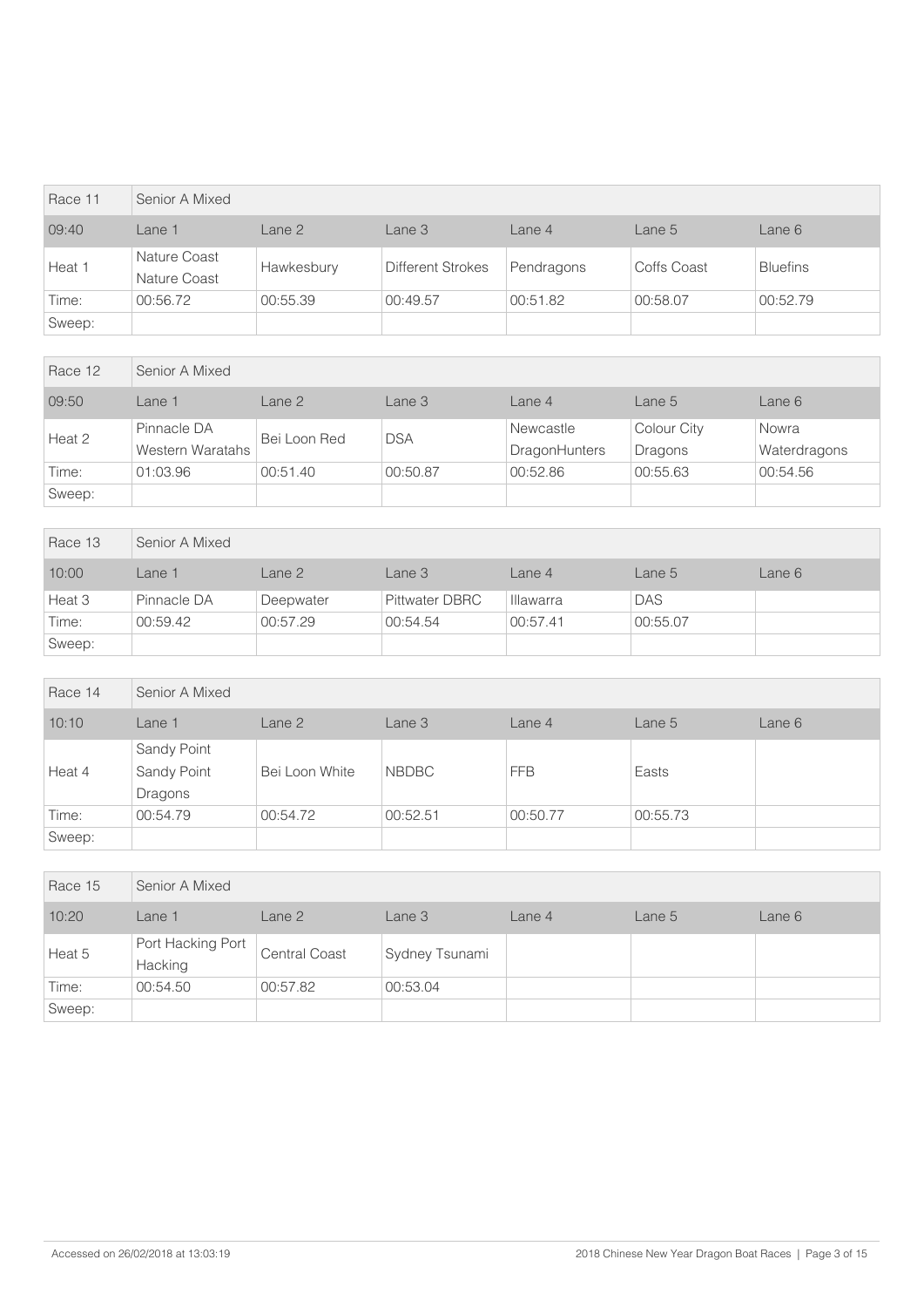| Race 16 | Junior Open                            |                                  |                       |                 |                       |        |
|---------|----------------------------------------|----------------------------------|-----------------------|-----------------|-----------------------|--------|
| 10:30   | Lane 1                                 | Lane <sub>2</sub>                | Lane 3                | Lane 4          | Lane 5                | Lane 6 |
| Heat 1  | Sandy Point<br>Sandy<br>Point/Danebank | <b>DBNSW Canberra</b><br>Grammar | <b>Sydney Zodiacs</b> | Pinnacle DA JSH | St Schols<br>Waratahs |        |
| Time:   | 00:54.09                               | 00:51.29                         | 00:54.28              | 00:55.01        | 00:56.26              |        |
| Sweep:  |                                        |                                  |                       |                 |                       |        |

| Race 17 | Senior B Mixed |                       |                                 |              |                  |        |
|---------|----------------|-----------------------|---------------------------------|--------------|------------------|--------|
| 10:40   | Lane 1         | Lane 2                | Lane 3                          | Lane 4       | Lane 5           | Lane 6 |
| Heat 4  |                | <b>Pittwater DBRC</b> | Pinnacle DA<br>Western Waratahs | Nature Coast | <b>Illawarra</b> |        |
| Time:   |                | 00:53.59              | 01:05.83                        | 00:58.87     | 00:58.42         |        |
| Sweep:  |                |                       |                                 |              |                  |        |

| Race 18 | Senior B Mixed                    |              |                   |                              |              |        |
|---------|-----------------------------------|--------------|-------------------|------------------------------|--------------|--------|
| 10:50   | Lane 1                            | Lane 2       | Lane 3            | Lane 4                       | Lane 5       | Lane 6 |
| Heat 5  | Newcastle<br><b>DragonHunters</b> | <b>NBDBC</b> | Urunga Titivators | Port Hacking Port<br>Hacking | Bei Loon Red |        |
| Time:   | 00:53.86                          | 00:53.87     | 00:58.12          | 00:57.03                     | 00:52.84     |        |
| Sweep:  |                                   |              |                   |                              |              |        |

| Race 19 | Senior B Mixed                                          |          |             |                       |            |        |  |  |
|---------|---------------------------------------------------------|----------|-------------|-----------------------|------------|--------|--|--|
| 11:00   | Lane 1                                                  | Lane 2   | Lane 3      | Lane 4                | Lane $5$   | Lane 6 |  |  |
| Heat 6  | <b>Central Coast</b><br>Central<br>Coast/Pendragon<br>S | Easts    | Coffs Coast | Nowra<br>Waterdragons | <b>DAS</b> |        |  |  |
| Time:   | 00:54.26                                                | 00:55.63 | 01:00.95    | 00:53.29              | 00:54.79   |        |  |  |
| Sweep:  |                                                         |          |             |                       |            |        |  |  |

| Race 20 | <b>Premier Mixed</b>                                 |                   |                              |                                                           |                 |                           |
|---------|------------------------------------------------------|-------------------|------------------------------|-----------------------------------------------------------|-----------------|---------------------------|
| 11:10   | Lane 1                                               | Lane <sub>2</sub> | Lane 3                       | Lane 4                                                    | Lane 5          | Lane 6                    |
| Heat 7  | Pacific Dragons<br>Pacific Dragons -<br><b>Black</b> | <b>DSA Blue</b>   | Nature Coast<br>Nature Coast | Nambucca River<br>Dragons Northern<br><b>NSW Waratahs</b> | <b>Bluefins</b> | ACCA ACCA<br><b>JACCA</b> |
| Time:   | 00:48.02                                             | 00:53.74          | 00:59.60                     | 00:56.94                                                  | 00:53.81        | 00:52.99                  |
| Sweep:  |                                                      |                   |                              |                                                           |                 |                           |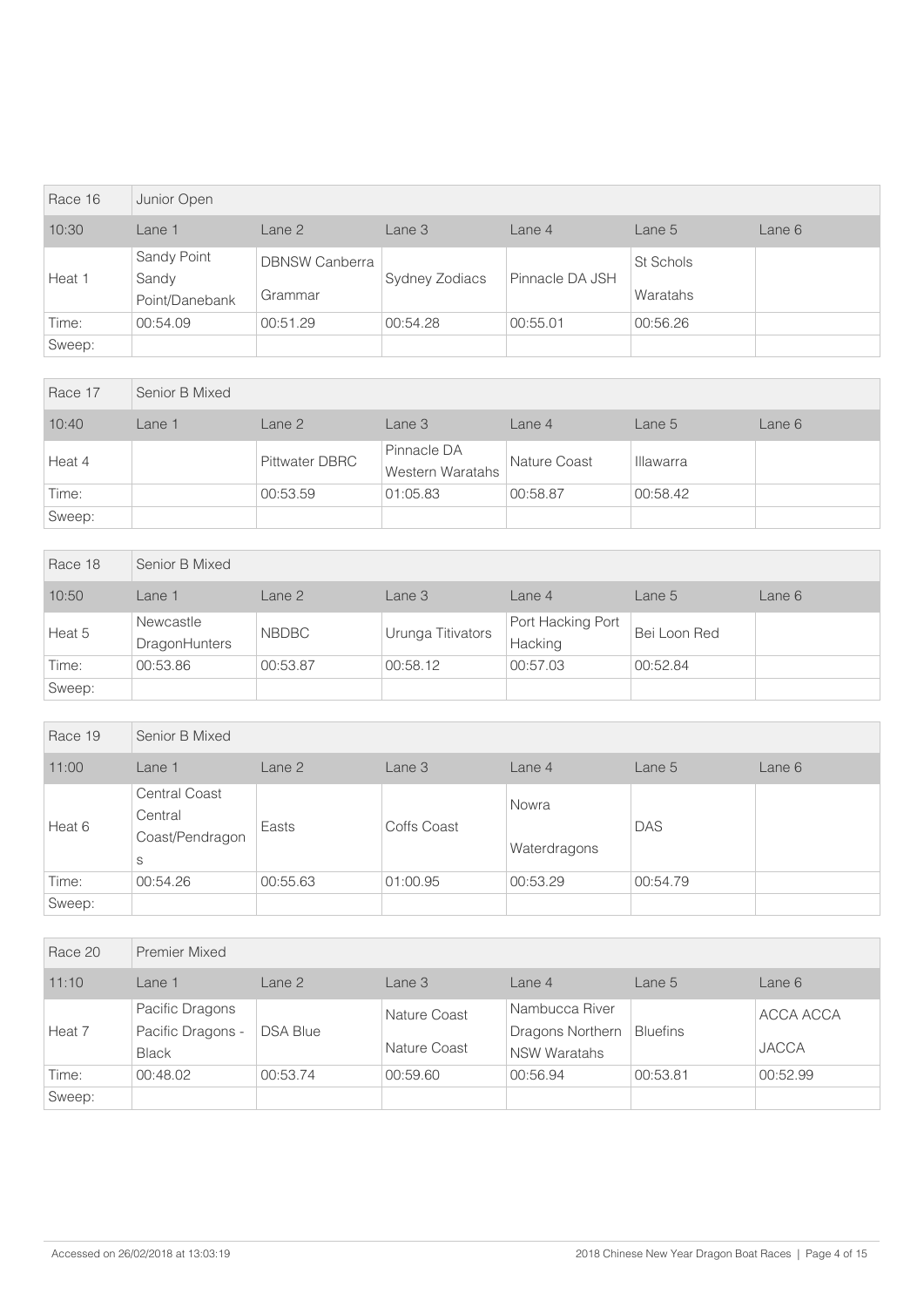| Race 21 | <b>Premier Mixed</b> |              |                                 |                  |                                 |        |
|---------|----------------------|--------------|---------------------------------|------------------|---------------------------------|--------|
| 11:20   | Lane 1               | Lane 2       | Lane 3                          | Lane 4           | Lane 5                          | Lane 6 |
| Heat 8  | Sloths Splash        | <b>NBDBC</b> | Pinnacle DA<br>Western Waratahs | <b>Mavericks</b> | Naga Spirit Naga<br>Spirit Ruby |        |
| Time:   | 00:49.10             | 00:52.16     | 01:11.97                        | 00:54.88         | 00:52.67                        |        |
| Sweep:  |                      |              |                                 |                  |                                 |        |

| Race 22 | <b>Premier Mixed</b>                   |                   |              |                               |                                                |                           |
|---------|----------------------------------------|-------------------|--------------|-------------------------------|------------------------------------------------|---------------------------|
| 11:30   | Lane 1                                 | Lane <sub>2</sub> | Lane 3       | Lane 4                        | Lane 5                                         | Lane 6                    |
| Heat 9  | <b>Different Strokes</b><br><b>GIN</b> | Deepwater         | Sudu Dragons | <b>Colour City</b><br>Dragons | Pacific Dragons<br>Pacific Dragons -<br>Orange | ACCA ACCA<br><b>WACCA</b> |
| Time:   | 00:47.76                               | 00:57.49          | 00:56.67     | 00:58.10                      | 00:51.01                                       | 00:49.52                  |
| Sweep:  |                                        |                   |              |                               |                                                |                           |

| Race 23 | Premier Mixed |                       |                   |          |             |        |
|---------|---------------|-----------------------|-------------------|----------|-------------|--------|
| 11:40   | Lane 1        | Lane 2                | Lane 3            | Lane 4   | Lane 5      | Lane 6 |
| Heat 10 | CYL CYL Black | <b>Marist Dragons</b> | <b>DSA Yellow</b> | Easts    | Sloths Dash |        |
| Time:   | 00:49.16      | 00:58.24              | 00:50.78          | 00:56.51 | 00:54.64    |        |
| Sweep:  |               |                       |                   |          |             |        |

| Race 24 | Premier Mixed             |                                       |             |                           |                |        |
|---------|---------------------------|---------------------------------------|-------------|---------------------------|----------------|--------|
| 11:50   | Lane 1                    | Lane 2                                | Lane 3      | Lane 4                    | Lane 5         | Lane 6 |
| Heat 11 | ACCA ACCA<br><b>DACCA</b> | Sandy Point<br>Sandy Point<br>Dragons | Pinnacle DA | <b>BWB BWB</b><br>Dragons | Sydney Tsunami |        |
| Time:   | 00:48.08                  | 00:54.10                              | 00:57.19    | 00:56.47                  | 00:51.70       |        |
| Sweep:  |                           |                                       |             |                           |                |        |

| Race 25 | <b>Premier Mixed</b> |            |            |                       |                                          |        |
|---------|----------------------|------------|------------|-----------------------|------------------------------------------|--------|
| 12:00   | Lane 1               | Lane 2     | Lane 3     | Lane 4                | Lane 5                                   | Lane 6 |
| Heat 12 | Sydney Zodiacs       | Hawkesbury | <b>FFB</b> | <b>CYL CYL Yellow</b> | <b>Different Strokes</b><br><b>TONIC</b> |        |
| Time:   | 00:49.82             | 00:56.76   | 00:57.90   | 00:51.77              | 00:52.42                                 |        |
| Sweep:  |                      |            |            |                       |                                          |        |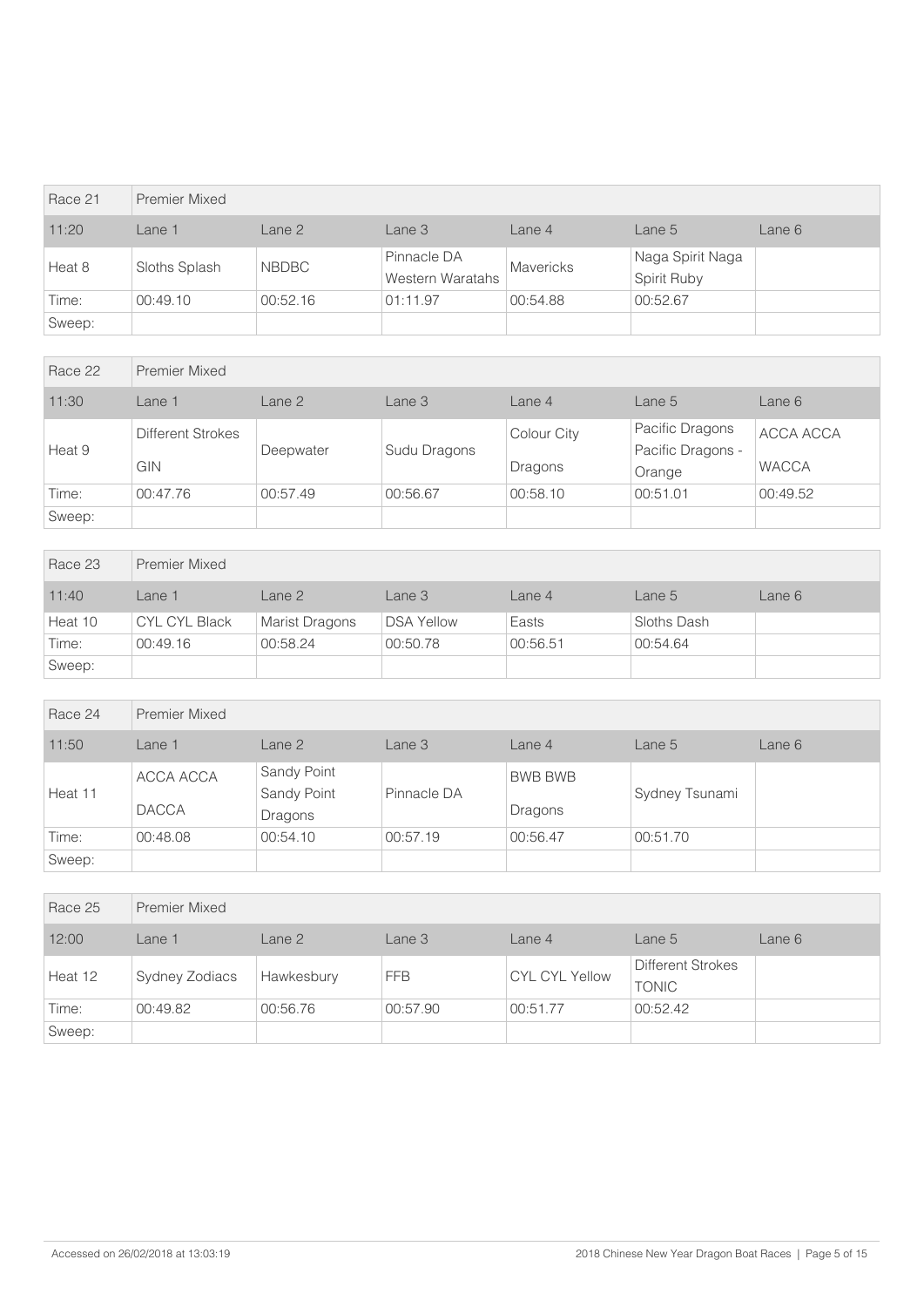| Race 26 | Junior Mixed   |                              |                       |                                  |                                        |        |
|---------|----------------|------------------------------|-----------------------|----------------------------------|----------------------------------------|--------|
| 12:30   | Lane 1         | Lane 2                       | Lane 3                | Lane 4                           | Lane 5                                 | Lane 6 |
| Heat 2  | Sydney Zodiacs | Pinnacle DA<br>James Sheahan | St Schols<br>Waratahs | <b>DBNSW Canberra</b><br>Grammar | Sandy Point<br>Sandy<br>Point/Danebank |        |
| Time:   | 00:51.94       | 00:53.99                     | 00:54.39              | 00:51.96                         | 00:53.71                               |        |
| Sweep:  |                |                              |                       |                                  |                                        |        |

| Race 27 | Senior A Mixed |                      |              |             |                |                 |  |  |
|---------|----------------|----------------------|--------------|-------------|----------------|-----------------|--|--|
| 12:40   | Lane 1         | Lane 2               | Lane 3       | Lane 4      | Lane 5         | Lane 6          |  |  |
| Heat 6  | Pendragons     | <b>Central Coast</b> | Sudu Dragons | Coffs Coast | Sydney Tsunami | <b>Bluefins</b> |  |  |
| Time:   | 00:51.78       | 00:57.00             | 00:56.42     | 00:58.34    | 00:51.64       | 00:53.84        |  |  |
| Sweep:  |                |                      |              |             |                |                 |  |  |

| Race 28 | Senior A Mixed |                |             |          |                                   |                       |  |  |
|---------|----------------|----------------|-------------|----------|-----------------------------------|-----------------------|--|--|
| 12:50   | Lane 1         | Lane 2         | Lane 3      | Lane 4   | Lane 5                            | Lane 6                |  |  |
| Heat 7  | <b>NBDBC</b>   | Bei Loon White | Pinnacle DA | DAS      | Newcastle<br><b>DragonHunters</b> | Nowra<br>Waterdragons |  |  |
| Time:   | 00:53.29       | 00:54.24       | 01:01.94    | 00:55.54 | 00:54.63                          | 00:56.31              |  |  |
| Sweep:  |                |                |             |          |                                   |                       |  |  |

| Race 29 | Senior A Mixed        |           |                                       |                        |                  |        |
|---------|-----------------------|-----------|---------------------------------------|------------------------|------------------|--------|
| 13:00   | Lane 1                | Lane 2    | Lane 3                                | Lane 4                 | Lane 5           | Lane 6 |
| Heat 8  | <b>Pittwater DBRC</b> | Deepwater | Sandy Point<br>Sandy Point<br>Dragons | Colour City<br>Dragons | <b>Illawarra</b> |        |
| Time:   | 00:53.50              | 00:57.82  | 00:56.95                              | 00:56.13               | 00:59.69         |        |
| Sweep:  |                       |           |                                       |                        |                  |        |

| Race 30 | Senior A Mixed |            |                                 |          |            |        |  |
|---------|----------------|------------|---------------------------------|----------|------------|--------|--|
| 13:10   | Lane 1         | Lane 2     | Lane 3                          | Lane 4   | Lane 5     | Lane 6 |  |
| Heat 9  | <b>DSA</b>     | Hawkesbury | Pinnacle DA<br>Western Waratahs | Easts    | <b>FFB</b> |        |  |
| Time:   | 00:50.22       | 00:55.68   | 01:06.06                        | 00:54.14 | 00:50.43   |        |  |
| Sweep:  |                |            |                                 |          |            |        |  |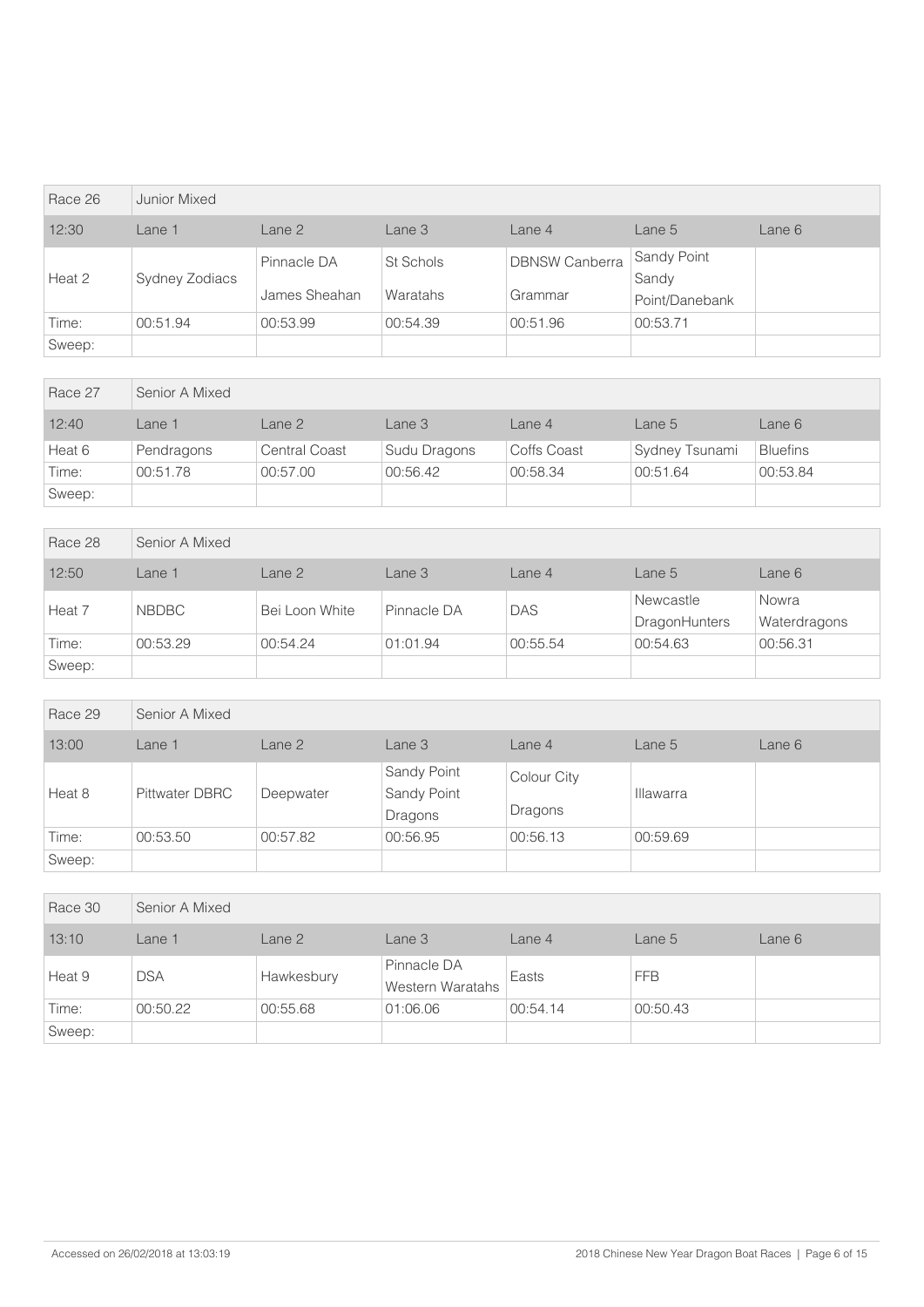| Race 31 | Senior A Mixed           |              |                              |                                                           |                              |        |
|---------|--------------------------|--------------|------------------------------|-----------------------------------------------------------|------------------------------|--------|
| 13:20   | Lane 1                   | Lane 2       | Lane 3                       | Lane 4                                                    | Lane 5                       | Lane 6 |
| Heat 10 | <b>Different Strokes</b> | Bei Loon Red | Nature Coast<br>Nature Coast | Nambucca River<br>Dragons Northern<br><b>NSW Waratahs</b> | Port Hacking Port<br>Hacking |        |
| Time:   | 00:50.33                 | 00:53.14     | 00:59.88                     | 00:55.02                                                  | 00:55.22                     |        |
| Sweep:  |                          |              |                              |                                                           |                              |        |

| Race 32 | Junior Open    |                                  |                                               |                       |                 |        |
|---------|----------------|----------------------------------|-----------------------------------------------|-----------------------|-----------------|--------|
| 13:30   | Lane 1         | Lane 2                           | Lane 3                                        | Lane 4                | Lane 5          | Lane 6 |
| Heat 2  | Sydney Zodiacs | <b>DBNSW Canberra</b><br>Grammar | <b>Sandy Point</b><br>Sandy<br>Point/Danebank | St Schols<br>Waratahs | Pinnacle DA JSH |        |
| Time:   | 00:53.74       | 00:51.64                         | 00:57.15                                      | 00:57.06              | 00:56.90        |        |
| Sweep:  |                |                                  |                                               |                       |                 |        |

| Race 33                | Senior B Mixed |                                                         |              |                       |                                   |              |
|------------------------|----------------|---------------------------------------------------------|--------------|-----------------------|-----------------------------------|--------------|
| 13:40                  | Lane 1         | Lane 2                                                  | Lane 3       | Lane $4$              | Lane 5                            | Lane 6       |
| Grand<br><b>Finals</b> | <b>DAS</b>     | <b>Central Coast</b><br>Central<br>Coast/Pendragon<br>S | Bei Loon Red | Nowra<br>Waterdragons | Newcastle<br><b>DragonHunters</b> | <b>NBDBC</b> |
| Time:                  | 00:51.03       | 00:52.14                                                | 00:49.13     | 00:50.20              | 00:52.05                          | 00:52.99     |
| Sweep:                 |                |                                                         |              |                       |                                   |              |

| Race 34                | <b>Premier Mixed</b> |                           |                                 |                                                      |               |                           |
|------------------------|----------------------|---------------------------|---------------------------------|------------------------------------------------------|---------------|---------------------------|
| 14:00                  | Lane 1               | Lane 2                    | Lane 3                          | Lane 4                                               | Lane 5        | Lane 6                    |
| Grand<br><b>Finals</b> | <b>CYL CYL Black</b> | ACCA ACCA<br><b>DACCA</b> | <b>Different Strokes</b><br>GIN | Pacific Dragons<br>Pacific Dragons -<br><b>Black</b> | Sloths Splash | ACCA ACCA<br><b>WACCA</b> |
| Time:                  | 00:48.05             | 00:47.14                  | 00:47.10                        | 00:47.64                                             | 00:47.62      | 00:46.69                  |
| Sweep:                 |                      |                           |                                 |                                                      |               |                           |

| Race 35                | Junior Mixed                           |                              |                                  |                |                       |        |
|------------------------|----------------------------------------|------------------------------|----------------------------------|----------------|-----------------------|--------|
| 14:00                  | Lane 1                                 | Lane 2                       | Lane 3                           | Lane 4         | Lane 5                | Lane 6 |
| Grand<br><b>Finals</b> | Sandy Point<br>Sandy<br>Point/Danebank | Pinnacle DA<br>James Sheahan | <b>DBNSW Canberra</b><br>Grammar | Sydney Zodiacs | St Schols<br>Waratahs |        |
| Time:                  | 00:51.41                               | 00:55.07                     | 00:50.81                         | 00:52.53       | 00:54.63              |        |
| Sweep:                 |                                        |                              |                                  |                |                       |        |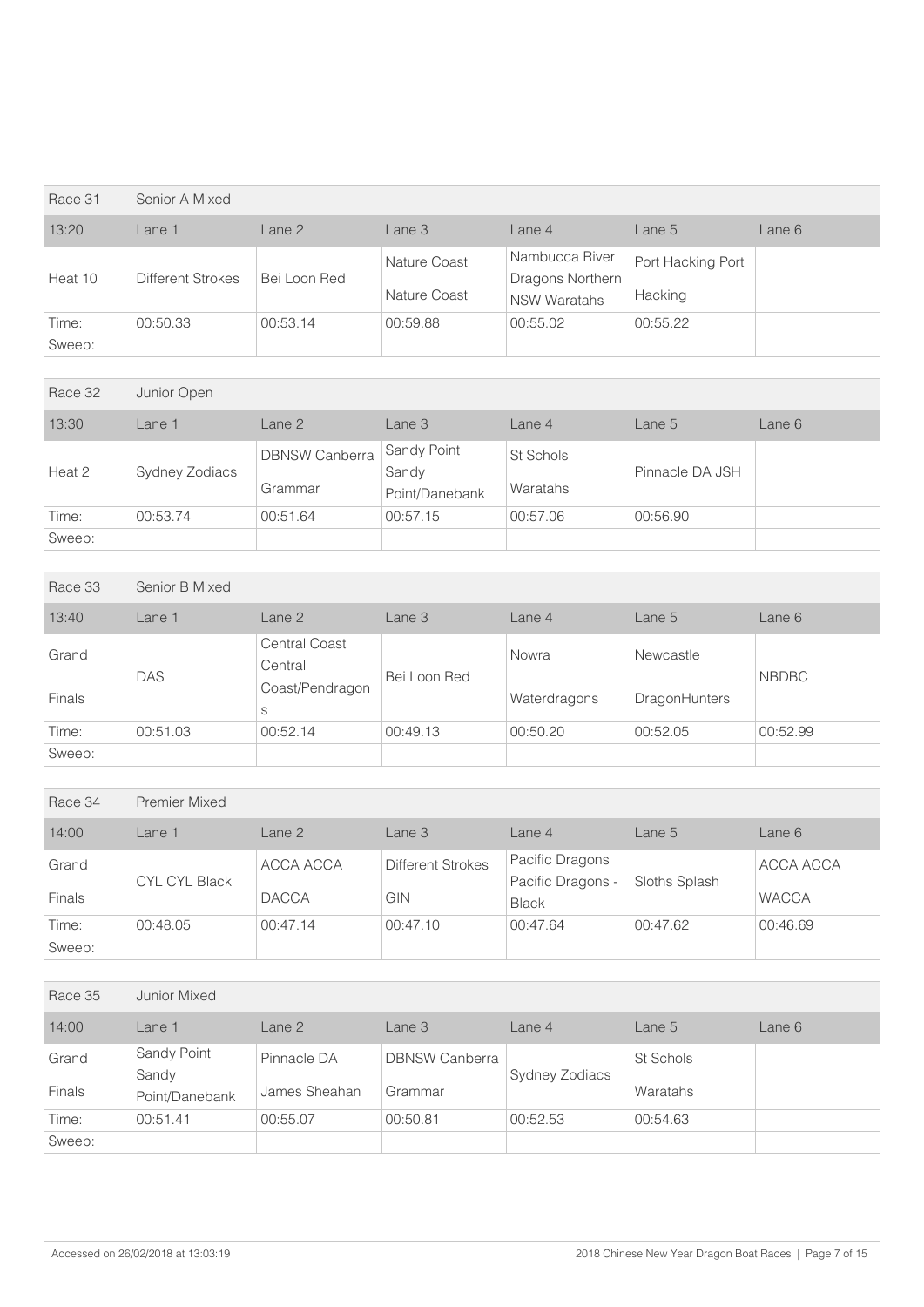| Race 36       | Senior A Mixed |                |                   |            |                       |              |  |  |
|---------------|----------------|----------------|-------------------|------------|-----------------------|--------------|--|--|
| 14:10         | Lane 1         | Lane 2         | Lane 3            | Lane 4     | Lane 5                | Lane 6       |  |  |
| <b>Finals</b> | <b>FFB</b>     | Sydney Tsunami | Different Strokes | <b>DSA</b> | <b>Pittwater DBRC</b> | <b>NBDBC</b> |  |  |
| Time:         | 00:50.03       | 00:50.81       | 00:50.36          | 00:51.00   | 00:53.59              | 00:53.59     |  |  |
| Sweep:        |                |                |                   |            |                       |              |  |  |

| Race 37                | Junior Open           |                                        |                                  |                |                 |        |
|------------------------|-----------------------|----------------------------------------|----------------------------------|----------------|-----------------|--------|
| 14:20                  | Lane 1                | Lane <sub>2</sub>                      | Lane 3                           | Lane 4         | Lane 5          | Lane 6 |
| Grand<br><b>Finals</b> | St Schols<br>Waratahs | Sandy Point<br>Sandy<br>Point/Danebank | <b>DBNSW Canberra</b><br>Grammar | Sydney Zodiacs | Pinnacle DA JSH |        |
| Time:                  | 00:56.93              | 00:54.91                               | 00:52.27                         | 00:55.44       | 01:02.55        |        |
| Sweep:                 |                       |                                        |                                  |                |                 |        |

| Race 38 | Premier Women    |              |             |                |            |        |  |  |
|---------|------------------|--------------|-------------|----------------|------------|--------|--|--|
| 14:30   | Lane 1           | Lane 2       | Lane 3      | Lane 4         | Lane 5     | Lane 6 |  |  |
| Heat 1  | FFB FFB/Bluefins | <b>NBDBC</b> | <b>ACCA</b> | Sydney Zodiacs | <b>DSA</b> |        |  |  |
| Time:   | 00:58.10         | 01:00.47     | 00:51.94    | 00:56.00       | 00:58.09   |        |  |  |
| Sweep:  |                  |              |             |                |            |        |  |  |

| Race 39 | Premier Women                           |                                       |                   |               |                |        |  |  |
|---------|-----------------------------------------|---------------------------------------|-------------------|---------------|----------------|--------|--|--|
| 14:40   | Lane 1                                  | Lane 2                                | Lane 3            | Lane 4        | Lane 5         | Lane 6 |  |  |
| Heat 2  | Pinnacle DA<br>Pinnacle/Sudu<br>Dragons | Sandy Point<br>Sandy Point<br>Dragons | Different Strokes | Sloths Sloths | Sydney Tsunami |        |  |  |
| Time:   | 01:03.73                                | 01:00.89                              | 00:53.13          | 00:56.87      | 00:59.22       |        |  |  |
| Sweep:  |                                         |                                       |                   |               |                |        |  |  |

| Race 40 | Premier Women                |                            |                                    |            |           |        |  |  |
|---------|------------------------------|----------------------------|------------------------------------|------------|-----------|--------|--|--|
| 14:50   | Lane 1                       | Lane <sub>2</sub>          | Lane 3                             | Lane 4     | Lane 5    | Lane 6 |  |  |
| Heat 3  | Nature Coast<br>Nature Coast | Naga Spirit Naga<br>Spirit | Pacific Dragons<br>Pacific Dragons | <b>CYL</b> | Deepwater |        |  |  |
| Time:   | 01:01.00                     | 00:58.95                   | 00:54.34                           | 00:56.27   | 01:05.51  |        |  |  |
| Sweep:  |                              |                            |                                    |            |           |        |  |  |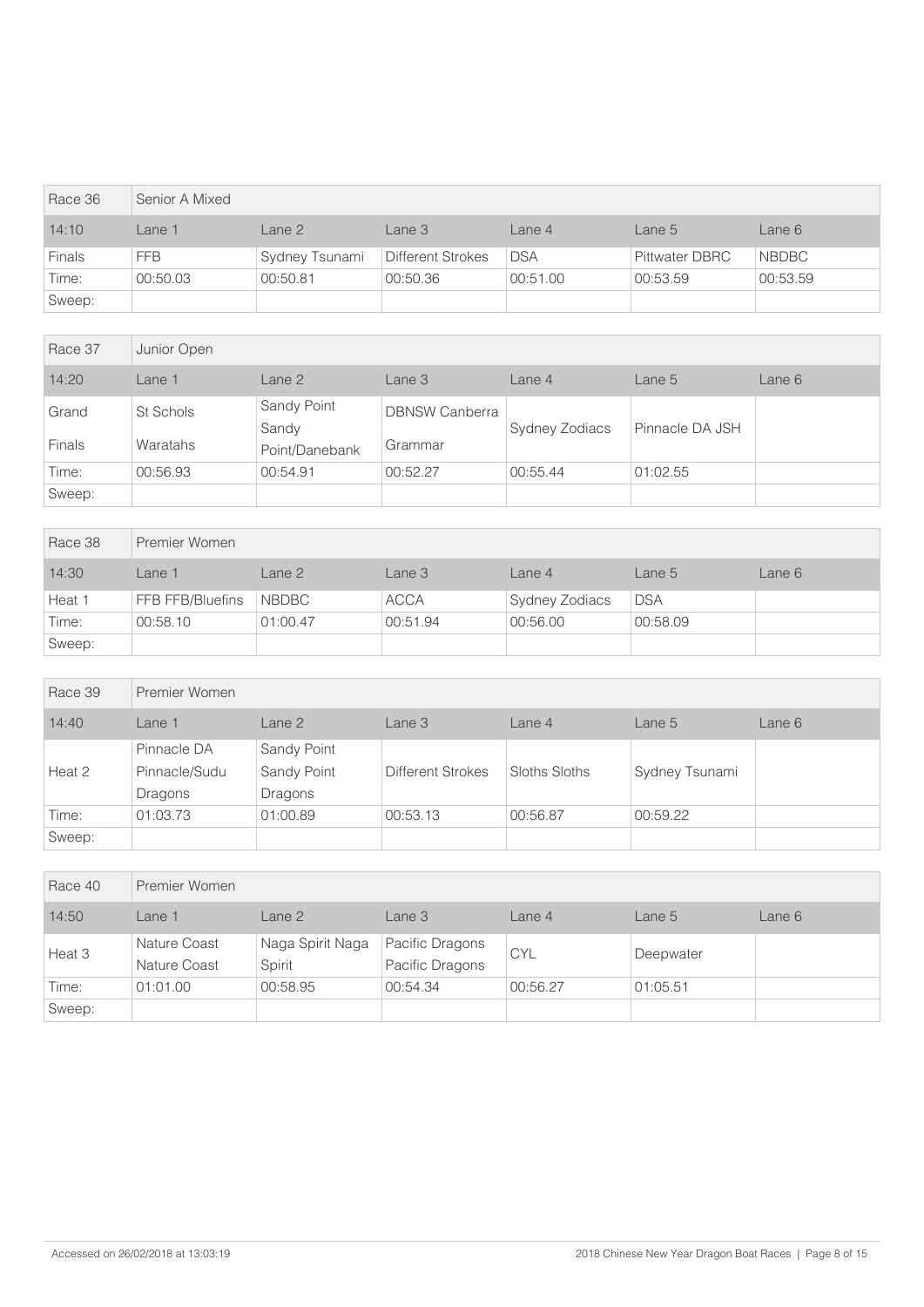| Race 41 | Senior A Open                                             |                                                         |          |               |             |              |  |  |
|---------|-----------------------------------------------------------|---------------------------------------------------------|----------|---------------|-------------|--------------|--|--|
| 15:00   | Lane 1                                                    | Lane 2                                                  | Lane 3   | Lane 4        | Lane 5      | Lane 6       |  |  |
| Heat 1  | Nambucca River<br>Dragons Northern<br><b>NSW Waratahs</b> | <b>Central Coast</b><br>Central<br>Coast/Pendragon<br>S | Bei Loon | FFB FFB/NBDBC | Coffs Coast | Sudu Dragons |  |  |
| Time:   | 00:53.80                                                  | 00:53.00                                                | 00:50.46 | 00:50.13      | 01:00.56    | 00:58.48     |  |  |
| Sweep:  |                                                           |                                                         |          |               |             |              |  |  |

| Race 42 | Senior A Open            |                                          |                                                       |                        |                   |          |  |  |
|---------|--------------------------|------------------------------------------|-------------------------------------------------------|------------------------|-------------------|----------|--|--|
| 15:10   | Lane 1                   | Lane 2                                   | Lane 3                                                | Lane 4                 | Lane 5            | Lane $6$ |  |  |
| Heat 2  | <b>Different Strokes</b> | Port Hacking<br>Porthackingdbc/N<br>owra | Newcastle<br>DragonHunters<br>Newcastle/Pittwat<br>er | Colour City<br>Dragons | Urunga Titivators |          |  |  |
| Time:   | 00:49.72                 | 00:51.59                                 | 00:51.64                                              | 00:59.44               | 01:01.61          |          |  |  |
| Sweep:  |                          |                                          |                                                       |                        |                   |          |  |  |

| Race 43 | Junior Women |                       |                |                             |                                                           |        |
|---------|--------------|-----------------------|----------------|-----------------------------|-----------------------------------------------------------|--------|
| 15:20   | Lane 1       | Lane 2                | Lane 3         | Lane 4                      | Lane 5                                                    | Lane 6 |
| Heat 1  |              | <b>Marist Dragons</b> | Sydney Zodiacs | St Schols Schols<br>Dragons | <b>Test Club</b><br>Canberra Girls<br>Grammar School<br>B |        |
| Time:   |              | 00:59.62              | 00:59.37       | 00:57.57                    | 01:00.99                                                  |        |
| Sweep:  |              |                       |                |                             |                                                           |        |

| Race 44 | Junior Women |              |                                                    |                                                           |                       |        |
|---------|--------------|--------------|----------------------------------------------------|-----------------------------------------------------------|-----------------------|--------|
| 15:30   | Lane 1       | Lane 2       | Lane 3                                             | Lane 4                                                    | Lane 5                | Lane 6 |
| Heat 2  |              | <b>GREEN</b> | Danebank Flames   Danebank Flames<br><b>Flames</b> | <b>Test Club</b><br>Canberra Girls<br>Grammar School<br>Α | St Schols<br>Waratahs |        |
| Time:   |              |              |                                                    |                                                           |                       |        |
| Sweep:  |              |              |                                                    |                                                           |                       |        |

| Race 45 | Senior A Women                                                    |                   |                   |              |            |                              |
|---------|-------------------------------------------------------------------|-------------------|-------------------|--------------|------------|------------------------------|
| 15:40   | Lane 1                                                            | Lane <sub>2</sub> | Lane 3            | Lane $4$     | Lane $51$  | Lane 6                       |
| Heat 1  | Nambucca River<br>Dragons Northern<br>NSW Waratahs<br><b>BLUE</b> | Deepwater         | Different Strokes | Bei Loon Red | <b>DAS</b> | Nature Coast<br>Nature Coast |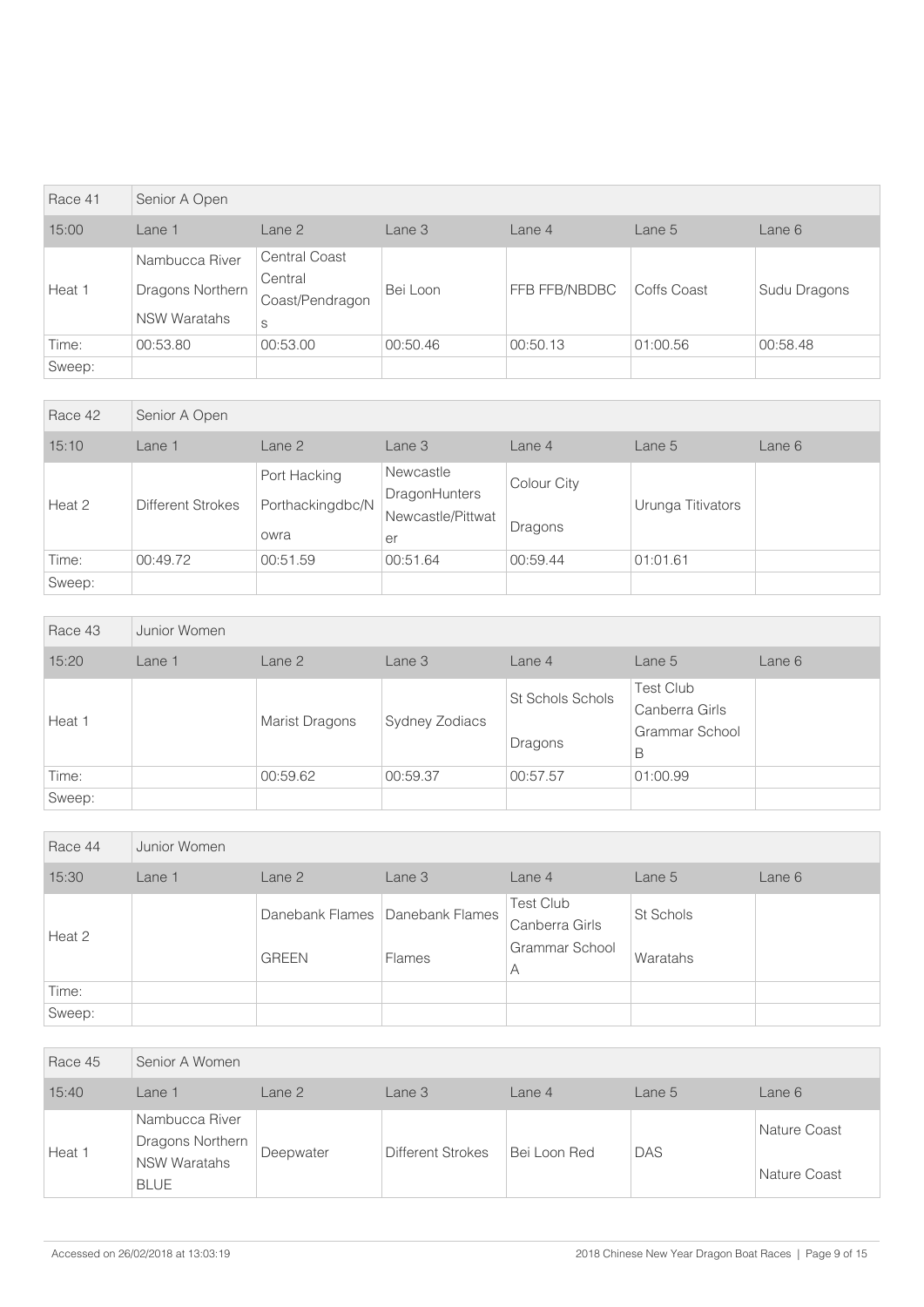| Time:  | 00:57.36 | 01:03.68 | 00:53.61 | 00:56.36 | 01:00.22 | 00:59.36 |
|--------|----------|----------|----------|----------|----------|----------|
| Sweep: |          |          |          |          |          |          |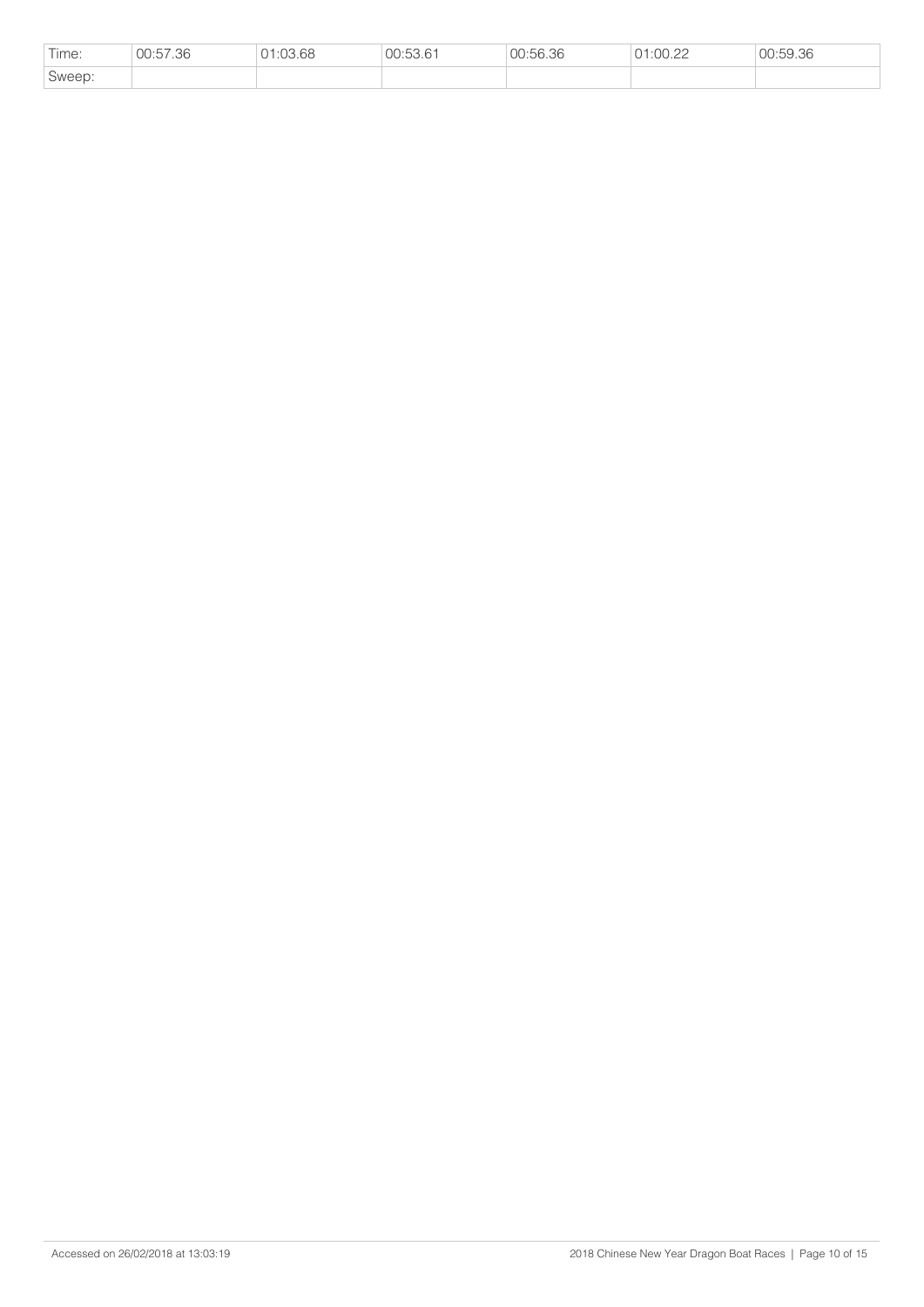| Race 46 | Senior A Women |                   |                       |                                          |          |              |
|---------|----------------|-------------------|-----------------------|------------------------------------------|----------|--------------|
| 15:50   | Lane 1         | Lane <sub>2</sub> | Lane 3                | Lane $4$                                 | Lane 5   | Lane 6       |
| Heat 2  |                | <b>Illawarra</b>  | <b>Pittwater DBRC</b> | Port Hacking<br>Porthackingdbc/N<br>owra | Easts    | Sudu Dragons |
| Time:   |                | 01:01.02          | 00:58.76              | 00:58.69                                 | 01:02.56 | 01:05.26     |
| Sweep:  |                |                   |                       |                                          |          |              |

| Race 47 | Senior A Women    |             |                                   |            |            |        |  |  |
|---------|-------------------|-------------|-----------------------------------|------------|------------|--------|--|--|
| 16:10   | Lane 1            | Lane 2      | Lane 3                            | Lane 4     | Lane 5     | Lane 6 |  |  |
| Heat 3  | Urunga Titivators | Coffs Coast | Newcastle<br><b>DragonHunters</b> | Pendragons | <b>FFB</b> |        |  |  |
| Time:   | 01:05.69          | 01:02.27    | 00:58.87                          | 01:01.09   | 00:59.88   |        |  |  |
| Sweep:  |                   |             |                                   |            |            |        |  |  |

| Race 48 | Premier Open             |                   |             |               |                 |                  |
|---------|--------------------------|-------------------|-------------|---------------|-----------------|------------------|
| 16:20   | Lane 1                   | Lane <sub>2</sub> | Lane 3      | Lane 4        | Lane $5$        | Lane 6           |
| Heat 1  | <b>DSA DSA</b><br>YELLOW | Sydney Tsunami    | <b>ACCA</b> | Sloths Sloths | <b>Bluefins</b> | <b>Mavericks</b> |
| Time:   | 00:48.40                 | 00:48.83          | 00:46.97    | 00:47.73      | 00:52.10        | 00:54.27         |
| Sweep:  |                          |                   |             |               |                 |                  |

| Race 49 | Premier Open           |                   |                   |                          |            |                                                           |
|---------|------------------------|-------------------|-------------------|--------------------------|------------|-----------------------------------------------------------|
| 16:30   | Lane 1                 | Lane <sub>2</sub> | Lane <sub>3</sub> | Lane $4$                 | Lane 5     | Lane 6                                                    |
| Heat 2  | Colour City<br>Dragons | Sydney Zodiacs    | <b>CYL</b>        | <b>Different Strokes</b> | Hawkesbury | Nambucca River<br>Dragons Northern<br><b>NSW Waratahs</b> |
| Time:   | 00:58.61               | 00:53.05          | 00:46.02          | 00:47.61                 | 00:59.35   | 00:55.94                                                  |
| Sweep:  |                        |                   |                   |                          |            |                                                           |

| Race 50 | Premier Open          |                     |                                    |                            |                                              |                               |
|---------|-----------------------|---------------------|------------------------------------|----------------------------|----------------------------------------------|-------------------------------|
| 16:40   | Lane 1                | Lane <sub>2</sub>   | Lane 3                             | Lane 4                     | Lane 5                                       | Lane 6                        |
| Heat 3  | <b>Flying Dragons</b> | <b>DSA DSA BLUE</b> | Pacific Dragons<br>Pacific Dragons | Naga Spirit Naga<br>Spirit | <b>Sandy Point</b><br>Sandy Point<br>Dragons | Sudu Dragons<br>Sudu/Pinnacle |
| Time:   | 00:47.50              | 00:55.80            | 00:47.45                           | 00:50.57                   | 00:53.80                                     | 00:55.79                      |
| Sweep:  |                       |                     |                                    |                            |                                              |                               |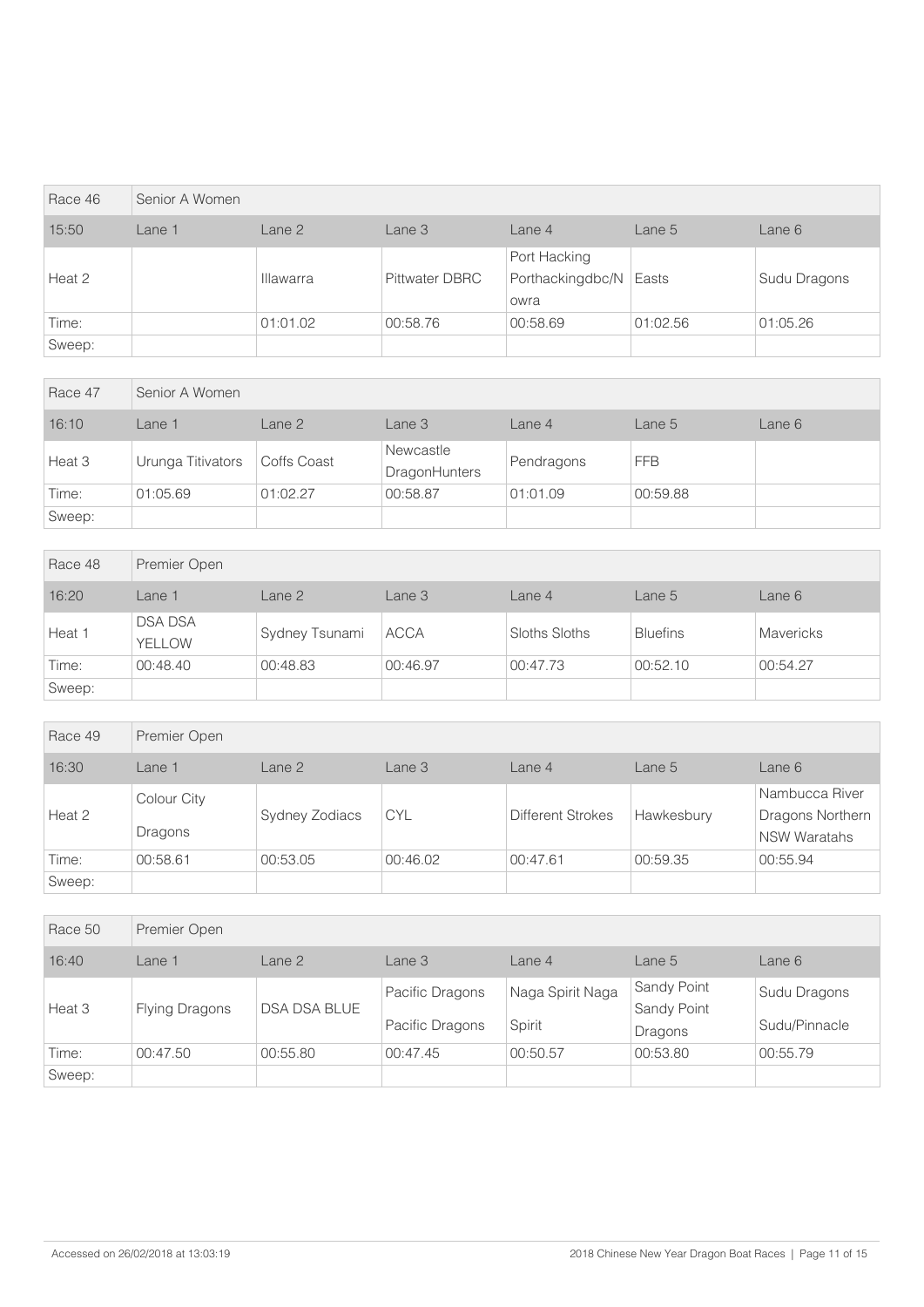| Race 51 | Premier Women |              |                  |                |               |        |
|---------|---------------|--------------|------------------|----------------|---------------|--------|
| 16:50   | Lane 1        | Lane 2       | Lane 3           | Lane 4         | Lane 5        | Lane 6 |
| Heat 4  | <b>ACCA</b>   | <b>NBDBC</b> | FFB FFB/Bluefins | Sydney Tsunami | Sloths Sloths |        |
| Time:   | 00:51.94      | 01:01.67     | 00:58.81         | 00:57.45       | 00:55.96      |        |
| Sweep:  |               |              |                  |                |               |        |

| Race 52 | Premier Women            |             |               |           |            |        |
|---------|--------------------------|-------------|---------------|-----------|------------|--------|
| 17:00   | Lane 1                   | Lane 2      | Lane 3        | Lane 4    | Lane 5     | Lane 6 |
|         |                          | Sandy Point | Pinnacle DA   |           |            |        |
| Heat 5  | <b>Different Strokes</b> | Sandy Point | Pinnacle/Sudu | Deepwater | <b>CYL</b> |        |
|         |                          | Dragons     | Dragons       |           |            |        |
| Time:   | 00:52.37                 | 00:58.77    | 01:03.43      | 01:05.91  | 00:56.24   |        |
| Sweep:  |                          |             |               |           |            |        |

| Race 53 | Premier Women                      |                            |                              |            |                |        |
|---------|------------------------------------|----------------------------|------------------------------|------------|----------------|--------|
| 17:10   | Lane 1                             | Lane <sub>2</sub>          | Lane 3                       | Lane 4     | Lane 5         | Lane 6 |
| Heat 6  | Pacific Dragons<br>Pacific Dragons | Naga Spirit Naga<br>Spirit | Nature Coast<br>Nature Coast | <b>DSA</b> | Sydney Zodiacs |        |
| Time:   | 00:52.45                           | 00:58.37                   | 00:59.55                     | 00:57.95   | 00:56.55       |        |
| Sweep:  |                                    |                            |                              |            |                |        |

| Race 54 | Senior A Open |             |                   |                                                         |                                          |        |
|---------|---------------|-------------|-------------------|---------------------------------------------------------|------------------------------------------|--------|
| 17:20   | Lane 1        | Lane 2      | Lane 3            | Lane 4                                                  | Lane 5                                   | Lane 6 |
| Heat 3  | FFB FFB/NBDBC | Coffs Coast | Urunga Titivators | <b>Central Coast</b><br>Central<br>Coast/Pendragon<br>S | Port Hacking<br>Porthackingdbc/N<br>owra |        |
| Time:   | 00:50.35      | 00:59.28    | 01:04.27          | 00:53.58                                                | 00:51.12                                 |        |
| Sweep:  |               |             |                   |                                                         |                                          |        |

| Race 55 | Senior A Open                                         |                        |              |                                                           |                   |          |
|---------|-------------------------------------------------------|------------------------|--------------|-----------------------------------------------------------|-------------------|----------|
| 17:30   | Lane 1                                                | Lane 2                 | Lane 3       | Lane 4                                                    | Lane 5            | Lane 6   |
| Heat 4  | Newcastle<br>DragonHunters<br>Newcastle/Pittwat<br>er | Colour City<br>Dragons | Sudu Dragons | Nambucca River<br>Dragons Northern<br><b>NSW Waratahs</b> | Different Strokes | Bei Loon |
| Time:   | 00:51.78                                              | 00:58.25               | 00:58.50     | 00:53.54                                                  | 00:51.69          | 00:51.62 |
| Sweep:  |                                                       |                        |              |                                                           |                   |          |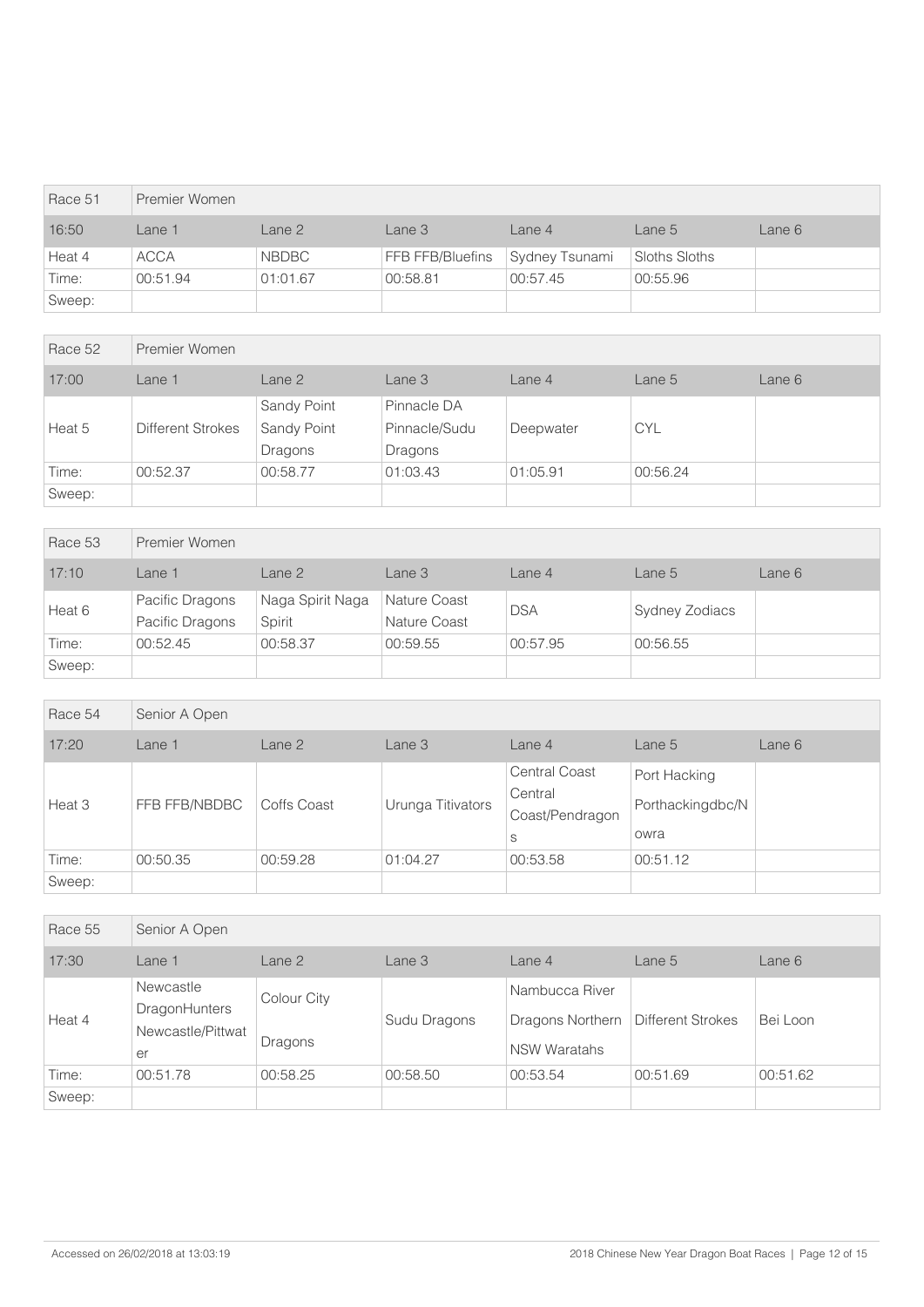| Race 56 | Junior Women |                             |                                                           |                       |                                  |        |
|---------|--------------|-----------------------------|-----------------------------------------------------------|-----------------------|----------------------------------|--------|
| 17:40   | Lane 1       | Lane 2                      | Lane 3                                                    | Lane 4                | Lane 5                           | Lane 6 |
| Heat 3  |              | St Schols Schols<br>Dragons | <b>Test Club</b><br>Canberra Girls<br>Grammar School<br>B | <b>Marist Dragons</b> | Danebank Flames<br><b>Flames</b> |        |
| Time:   |              | 00:56.86                    | 01:00.39                                                  | 00:58.60              | 00:59.57                         |        |
| Sweep:  |              |                             |                                                           |                       |                                  |        |

| Race 57 | Junior Women |                                                    |                       |                                 |                |        |
|---------|--------------|----------------------------------------------------|-----------------------|---------------------------------|----------------|--------|
| 17:50   | Lane 1       | Lane 2                                             | Lane 3                | Lane 4                          | Lane 5         | Lane 6 |
| Heat 4  |              | Test Club<br>Canberra Girls<br>Grammar School<br>A | St Schols<br>Waratahs | Danebank Flames<br><b>GREEN</b> | Sydney Zodiacs |        |
| Time:   |              | 00:57.05                                           | 01:15.40              | 01:02.76                        | 00:57.82       |        |
| Sweep:  |              |                                                    |                       |                                 |                |        |

| Race 58 | Senior A Women |            |                              |                                                                           |             |                            |
|---------|----------------|------------|------------------------------|---------------------------------------------------------------------------|-------------|----------------------------|
| 18:00   | Lane 1         | Lane 2     | Lane 3                       | Lane 4                                                                    | Lane $5$    | Lane 6                     |
| Heat 4  | Bei Loon Red   | <b>DAS</b> | Nature Coast<br>Nature Coast | Nambucca River<br>Dragons Northern<br><b>NSW Waratahs</b><br><b>WHITE</b> | Coffs Coast | Newcastle<br>DragonHunters |
| Time:   | 00:56.11       | 00:59.64   | 00:59.08                     | 00:59.29                                                                  | 01:02.08    | 00:58.65                   |
| Sweep:  |                |            |                              |                                                                           |             |                            |

| Race 59 | Senior A Women |            |                   |           |                       |        |  |  |
|---------|----------------|------------|-------------------|-----------|-----------------------|--------|--|--|
| 18:10   | _ane 1         | Lane 2     | Lane 3            | Lane 4    | Lane 5                | Lane 6 |  |  |
| Heat 5  | Pendragons     | <b>FFB</b> | Urunga Titivators | Illawarra | <b>Pittwater DBRC</b> |        |  |  |
| Time:   | 00:58.44       | 00:57.49   | 01:03.06          | 01:03.33  | 00:58.53              |        |  |  |
| Sweep:  |                |            |                   |           |                       |        |  |  |

| Race 60 | Senior A Women                           |          |              |                                                                          |           |                   |  |
|---------|------------------------------------------|----------|--------------|--------------------------------------------------------------------------|-----------|-------------------|--|
| 18:20   | Lane 1                                   | Lane 2   | Lane 3       | Lane 4                                                                   | Lane 5    | Lane 6            |  |
| Heat 6  | Port Hacking<br>Porthackingdbc/N<br>owra | Easts    | Sudu Dragons | Nambucca River<br>Dragons Northern<br><b>NSW Waratahs</b><br><b>BLUE</b> | Deepwater | Different Strokes |  |
| Time:   | 00:59.54                                 | 01:03.78 | 01:05.00     | 00:59.28                                                                 | 01:35.17  | 00:55.89          |  |
| Sweep:  |                                          |          |              |                                                                          |           |                   |  |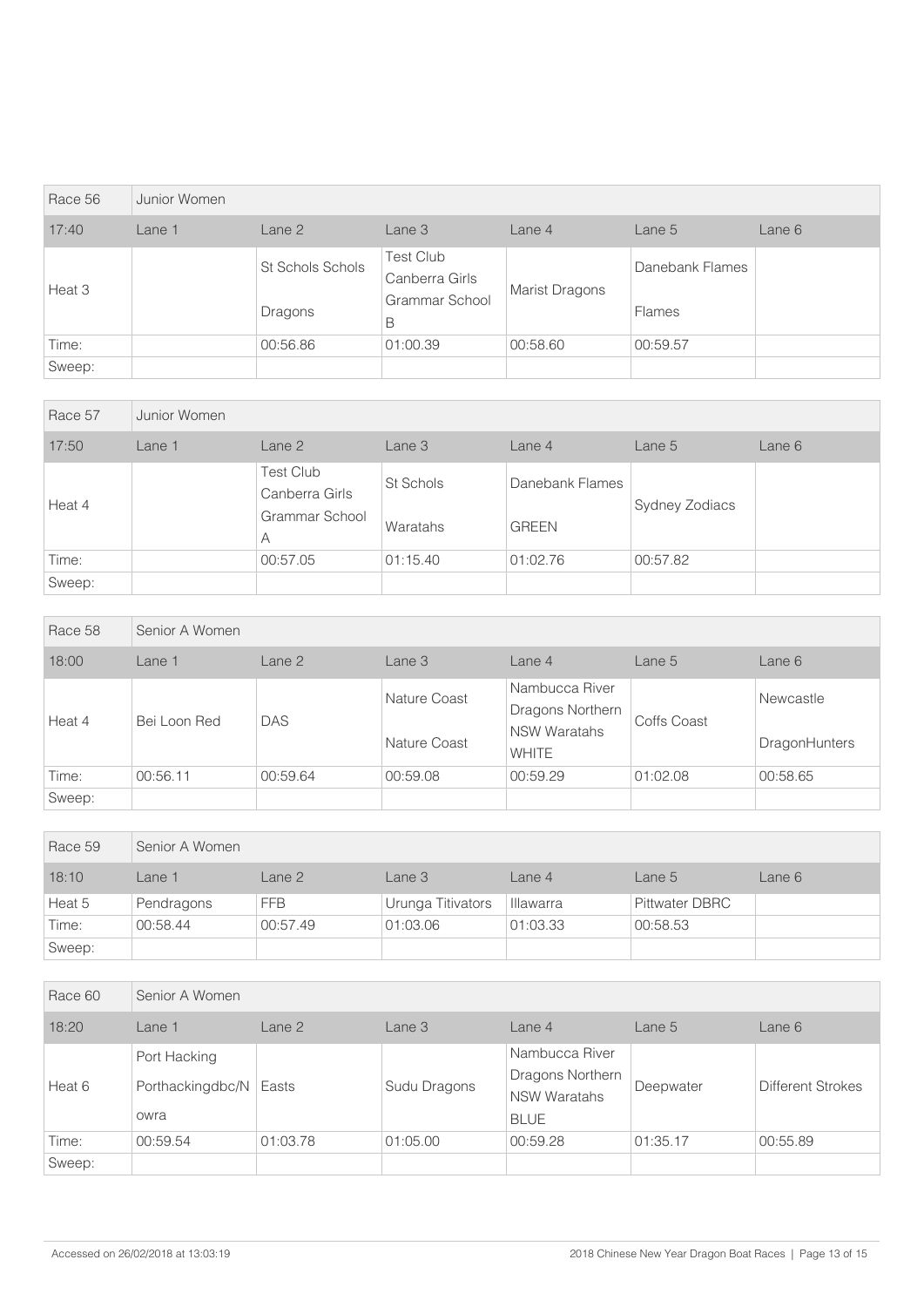| Race 61 | Premier Open  |                   |           |                       |                     |                                    |  |  |
|---------|---------------|-------------------|-----------|-----------------------|---------------------|------------------------------------|--|--|
| 18:30   | Lane 1        | Lane <sub>2</sub> | Lane 3    | Lane 4                | Lane 5              | Lane 6                             |  |  |
| Heat 4  | Sloths Sloths | <b>Bluefins</b>   | Mavericks | <b>Flying Dragons</b> | <b>DSA DSA BLUE</b> | Pacific Dragons<br>Pacific Dragons |  |  |
| Time:   | 00:46.59      | 00:47.73          | 00:53.36  | 00:47.11              | 00:55.65            | 00:47.62                           |  |  |
| Sweep:  |               |                   |           |                       |                     |                                    |  |  |

| Race 62 | Premier Open               |                                       |                               |                        |                |            |  |
|---------|----------------------------|---------------------------------------|-------------------------------|------------------------|----------------|------------|--|
| 18:40   | Lane $1$                   | Lane 2                                | Lane 3                        | Lane 4                 | Lane 5         | Lane 6     |  |
| Heat 5  | Naga Spirit Naga<br>Spirit | Sandy Point<br>Sandy Point<br>Dragons | Sudu Dragons<br>Sudu/Pinnacle | Colour City<br>Dragons | Sydney Zodiacs | <b>CYL</b> |  |
| Time:   | 00:48.48                   | 00:53.11                              | 00:53.58                      | 00:56.17               | 00:52.65       | 00:47.40   |  |
| Sweep:  |                            |                                       |                               |                        |                |            |  |

| Race 63 | Premier Open      |            |                                                           |                          |                |             |  |  |
|---------|-------------------|------------|-----------------------------------------------------------|--------------------------|----------------|-------------|--|--|
| 18:50   | Lane 1            | Lane 2     | Lane 3                                                    | Lane 4                   | Lane 5         | Lane 6      |  |  |
| Heat 6  | Different Strokes | Hawkesbury | Nambucca River<br>Dragons Northern<br><b>NSW Waratahs</b> | <b>DSA DSA</b><br>YELLOW | Sydney Tsunami | <b>ACCA</b> |  |  |
| Time:   | 00:47.27          | 00:57.13   | 00:55.11                                                  | 00:48.51                 | 00:48.45       | 00:47.72    |  |  |
| Sweep:  |                   |            |                                                           |                          |                |             |  |  |

| Race 64         | Premier Women  |                                    |             |                          |            |               |  |
|-----------------|----------------|------------------------------------|-------------|--------------------------|------------|---------------|--|
| 19:00           | ∟ane 1         | Lane 2                             | Lane 3      | Lane $4$                 | Lane 5     | Lane 6        |  |
| Grand<br>Finals | Sydney Zodiacs | Pacific Dragons<br>Pacific Dragons | <b>ACCA</b> | <b>Different Strokes</b> | <b>CYL</b> | Sloths Sloths |  |
| Time:           | 00:50.76       | 00:50.01                           | 00:48.43    | 00:50.57                 | 00:54.13   | 00:54.93      |  |
| Sweep:          |                |                                    |             |                          |            |               |  |

| Race 65       | Senior A Open     |          |               |                          |                  |                      |  |
|---------------|-------------------|----------|---------------|--------------------------|------------------|----------------------|--|
| 19:10         | Lane 1            | Lane 2   | Lane 3        | Lane 4                   | Lane 5           | Lane 6               |  |
| Grand         | Newcastle         | Bei Loon | FFB FFB/NBDBC | <b>Different Strokes</b> | Port Hacking     | <b>Central Coast</b> |  |
|               | DragonHunters     |          |               |                          | Porthackingdbc/N | Central              |  |
| <b>Finals</b> | Newcastle/Pittwat |          |               |                          |                  | Coast/Pendragon      |  |
|               | er                |          |               |                          | owra             | S                    |  |
| Time:         | 00:50.47          | 00:49.18 | 00:48.88      | 00:49.67                 | 00:50.39         | 00:54.14             |  |
| Sweep:        |                   |          |               |                          |                  |                      |  |